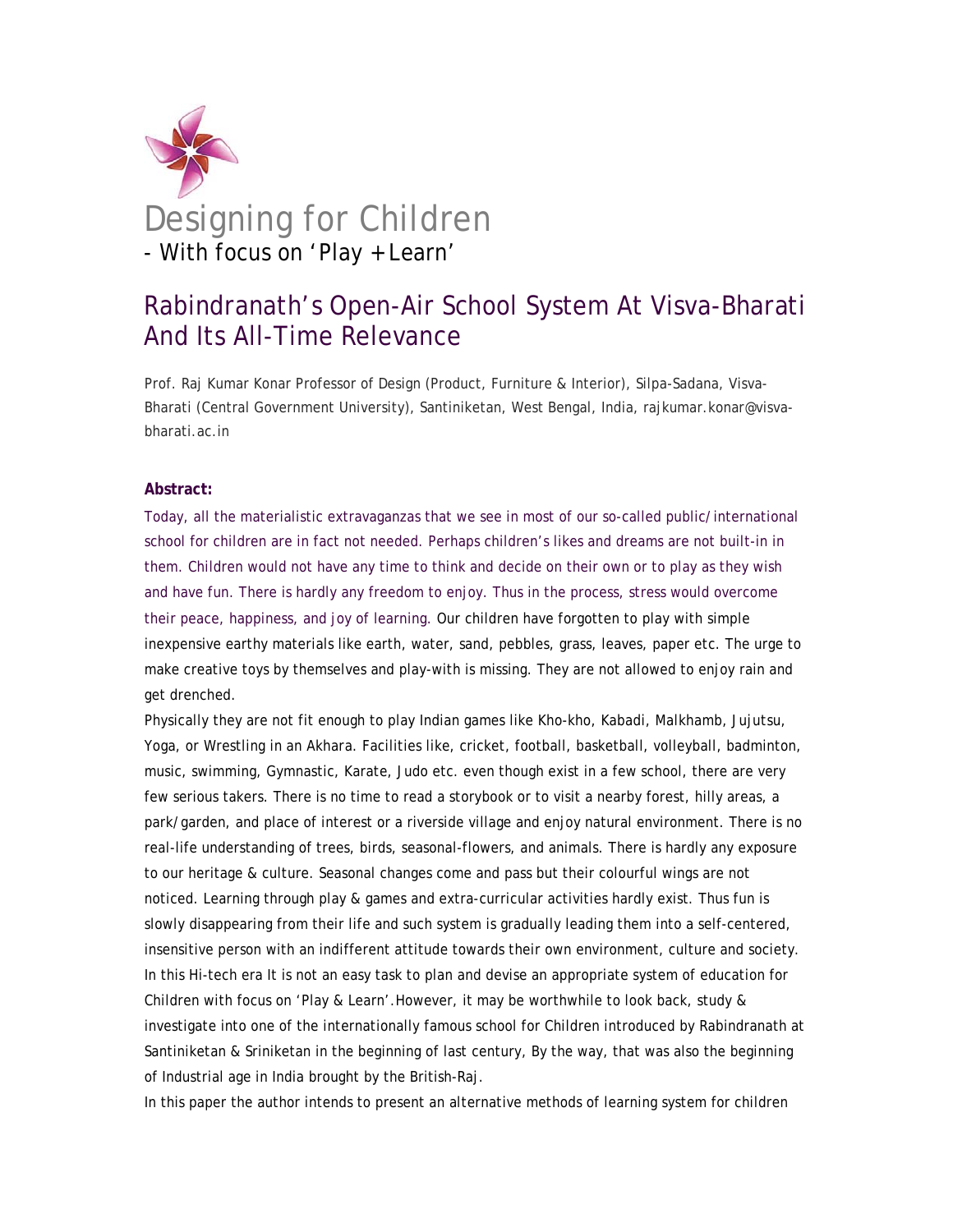through a case study on open-air school system of education introduced by Rabindranath at Santiniketan in the beginning of the last century. Emphasis has been given on its philosophical aspect, aims & objectives, physical environment, learning components & methods, Teachings of the Ashrama. Special characteristics of the school, its activities including duties & responsibilities of the Gurus and the students etc. are also covered as far as possible.

#### *Keywords : Dreams, Freedom, Trust, Co-operation, Nature, Holistic learning, Delight.*

#### **1.Introduction:**

In this market driven era even education on children has been industrialized. We are all concerned that most of our children are not behaving in a natural manner. They are reluctant to go to school. Perhaps while designing the curriculums, buildings and surroundings of their school their likes and dreams are not taken into account. Children there would not have any time to focus on anything by heart or to think and decide on their own. They do not have any leisure hours to be like them or to play the way they want and have fun. There is hardly any freedom and no joy of learning. They are overburdened & overstressed. Thus child like attitude are slowly disappearing from their life. This makes us worried but we too play our role negatively without even knowing. However the root cause of this appalling problem lies in the mechanically structured life style and in their learning system. Indian realities are not taken into account in them. We must acquire the ability to be human while dealing with the children and planning for them.

 Children must get the due freedom, they deserve. They must be encouraged and allowed to do what naturally comes to them. Why they should be a victim of our faulty education policy & system. Our children have lost proximity & touch of nature & natural surroundings (which is known as the eternal teacher of mankind). They have forgotten to play with simple inexpensive earthy materials. Their natural urge to make toys and play-with is missing. They do not have time even to see dreams and live in their world of fantasy at their own discretions.

#### **2. Approach:**

Whatever universal or international approach for designing a school for children we aim at, it would not have any relevance unless it is connected with the heritage & culture of the country where it is going to come up. However, it may be worthwhile to look back, study & investigate into one of the internationally famous school for Children introduced by Rabindranath at Santiniketan in the beginning of last century, By the way, that was also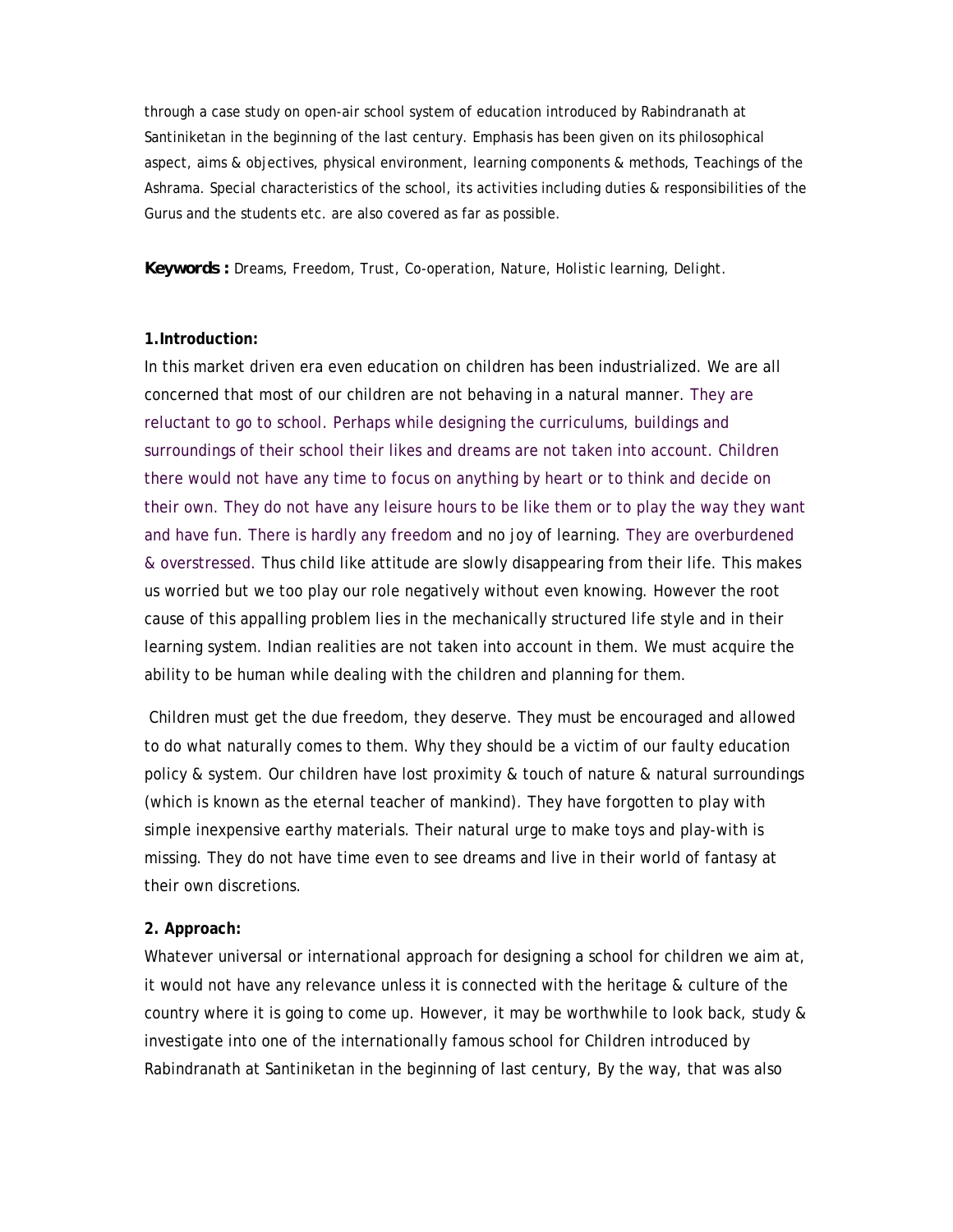the beginning of Industrial age in India brought by the British-Raj.

**2.1 Children, play & Learn:** In this connection, let me share a piece of an article written by Rabindranath regarding "Children". While introducing his "Nonsense Drama" for children he said, (translated by the author) "Without sunshine tree can not properly grow. Human mind too cannot properly grow without amusement & fun. It is really strange that in our country we even need to instruct to our children, 'Go and have fun'…… The truth is one can never become active and work like a young fellow without playing like a kid. And one cannot be matured enough without working like a young fellow … If one has to come up in life then one must simultaneously posses all the three characteristics found in a child, young and an old man(Rabindranath T " Balak", a magazine for the kid (2001; *Ashar 1292*).

**2.2 Seeds:** Rabindranath has carried out experimentations on children education in three distinct phases i) He had started a Home School (1898-1900) ina room at his *Kuthi-Bari* At Silaidaha, Bangladesh for the education of his five children (Bela, Rathi, Mira, Rani & Sami). They were of age between twelve to three years old. His dream school ii) Patha-Bhawan(1901-1923) at Santiniketan) grew from sapling of his home school. His third experimentation was iii) Siksha Satra(1924-1940) a Rural School at Sriniketan was his last experimentation. The scope of this presentation has been restricted to his 2<sup>nd</sup> experimentation as this is better known than the other two.

**2.2 Philosophy:** His philosophy on Education especially on children is considered well advanced even by today's standard. Rabindranath knew that holistic learning process couldn't take place within a closed four-walled compartment. His Ideals on education has been described in his book " Ashramer Rup O Bikash( !940). His concept of ideal center of education for children was inspired by his deep-rooted faith in ancient Indian education & culture. He believed that learning system for the children should be developed from one's own traditional knowledge & wisdom and to be rooted in the soil. " Those who are familiar with Sanskrit literature well know that this (India) was not a colony of people with a primitive culture and mind. They were seekers of truth, for the sake of which they lived in an atmosphere of purity, but not of Puritanism; of the simple life, but not of selfmortification. They did not advocate celibacy and they had constant inter-communication with the other people who had to live the life of worldly interest"(T Rabindranath (1940) A Poet's School).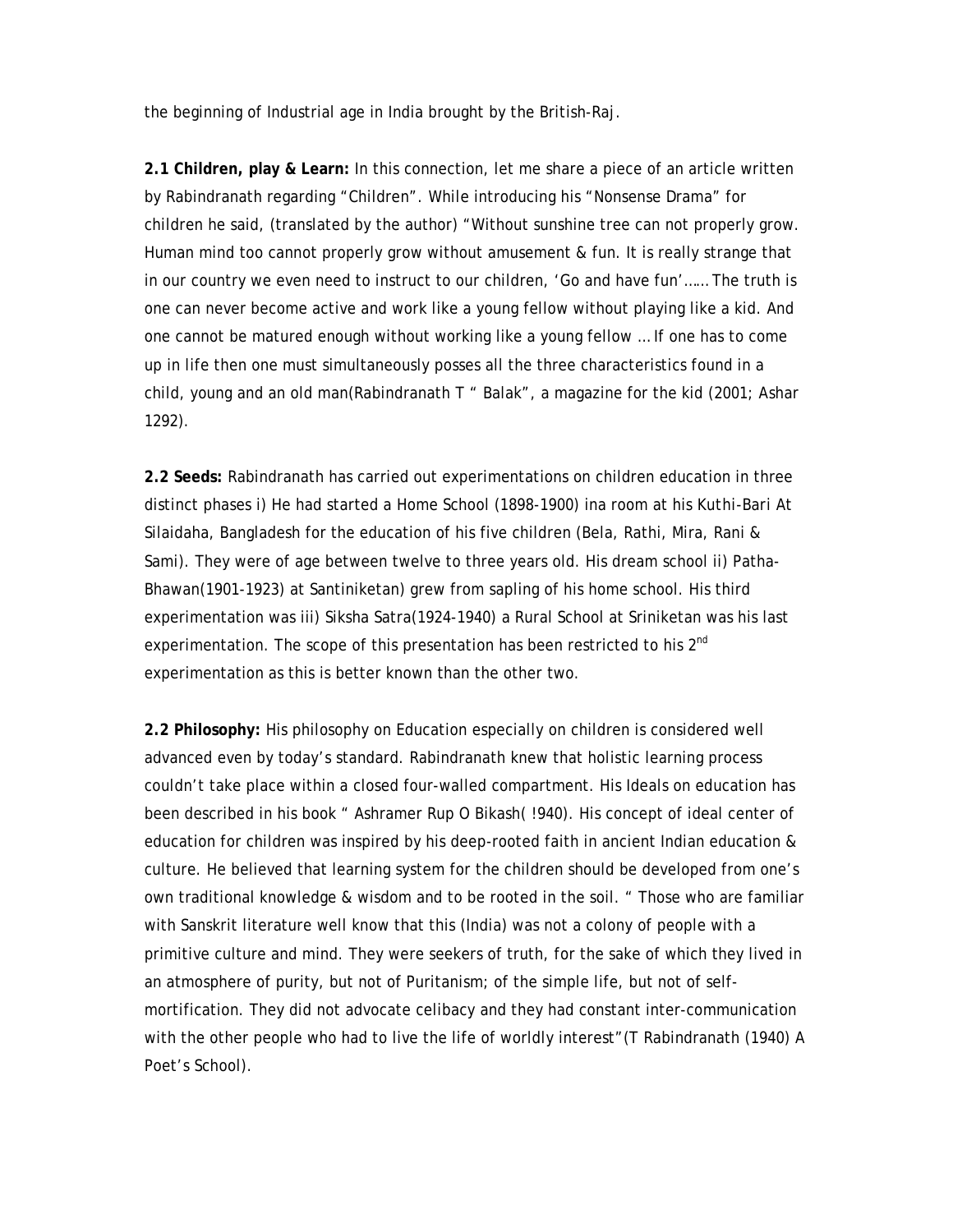**2.3 Aims & Ideals:** His approach was not mere an innovation; it is a product of his absolute faith and belief on certain Indian values that led him to relate our elementary education system close to our nature, its tropical climate, environment, socio-economic condition and cultural ethos & heritage. He tried to reach his goal through experimentation. The purpose of this experimentation was is to make an individual a complete human being in all respect. His aim was to think beyond learning so that one would easily be able to link knowledge with the need of the society and enrich it to the best of their abilities. "Freedom in the mere sense of independence has no content, and therefore no meaning. Perfect freedom lies in the perfect harmony of relationship, which we realize in this world - not through our response to it in knowing, but in being….It is only through the fullest development of all his capacities that man is likely to achieve his real freedom"(T Rabindranath (1940) A Poet's School). Another aim of this unique education system for children was to make them aware & understand their potential at the earliest possible opportunity through freedom & with joyful learning experience. That is why he avoided the prevailing rigid borrowed system burdened with lifeless syllabi and conceived his openair school in tune with ancient Indian philosophy. In the process he was able to recreate a unique ancient *Tapovana* like environment (A residential campus planned in complete harmony with nature in a rural setting) as per his own vision and realized in transforming his dream into reality through experimentation by employing committed, sensitive, & creative persons with requisite spirit & leadership abilities.



A view of the Ashram *mandir* set up by Devendranath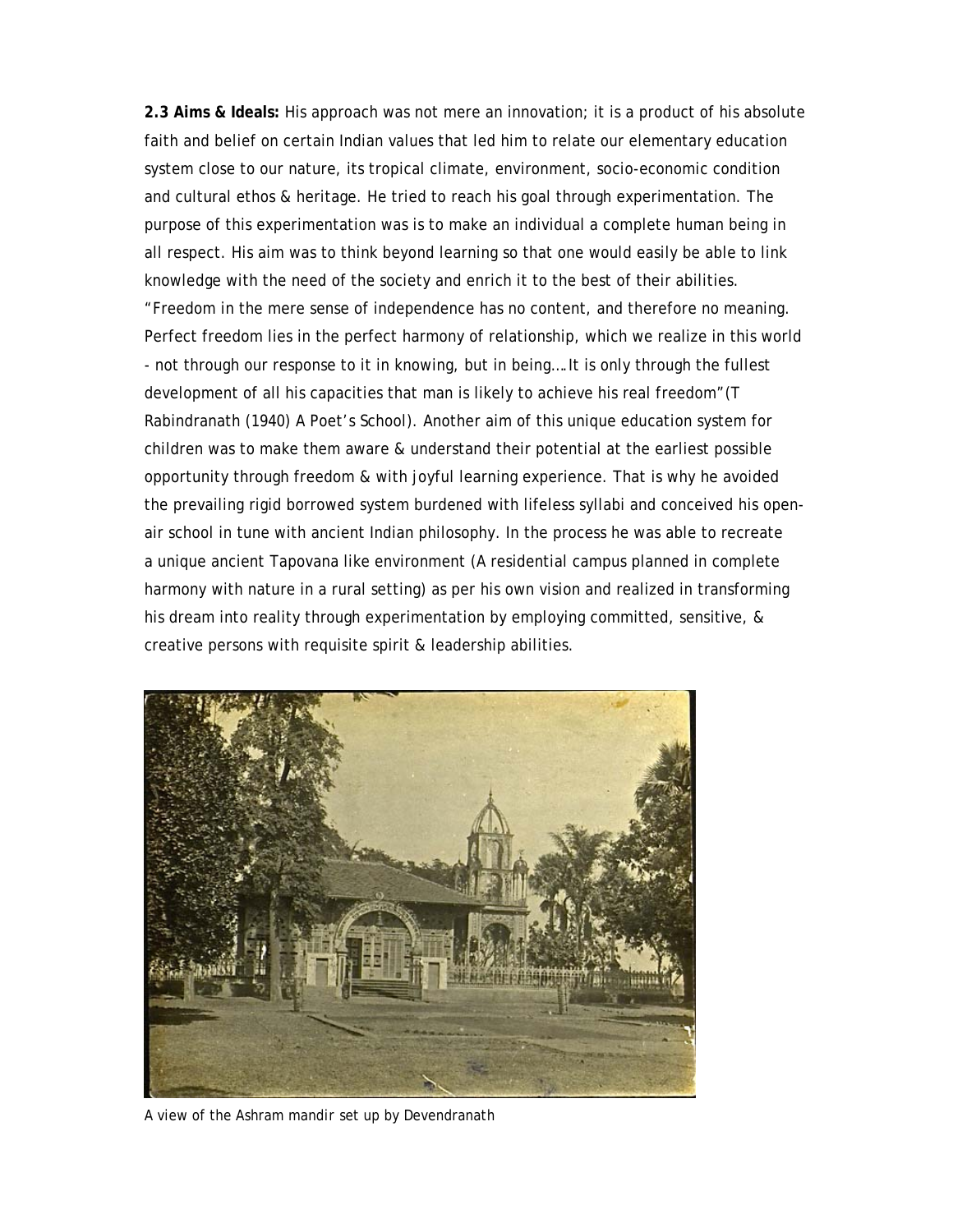### **3. Santiniketan & The Poet' School & the principles**

Tagore's father Maharshi Devendranath had initially set up Santiniketan in 1863 and in 1888 he dedicated this site for establishment of an Ashrama by a trust deed. Rabindranath started the school there within the Ashrama area in 1901 with 5 boys and 5 teachers and named the school Brahmacharyasrama as per the deed. Soon he started experimentation with it. The name was changed the following year to Brahma Vidyalaya and later named Patha-Bhavana, as did several features of its functioning, especially in emphasizing the minimalism of its curriculum and the maximalism of its varied forms of activity with the 'idea of joy and happiness" pervading the students. As Tagore put it, "Mind is greater than education, vigor greater than information; under the weight of the printed word no energy is left in us to make use of our minds.



A view of the Ashram (Nichu-Bunglow, Santiniketan by Nandalal).

**3.1 Principles:** The school was conceived & designed as a residential one. It still upholds Tagore's ideal of education and still a deviation from other conventional institutions. While designing the school and its curriculum, he made a complete departure from the prevailing system introduced by the British and burdened with lifeless structure. It is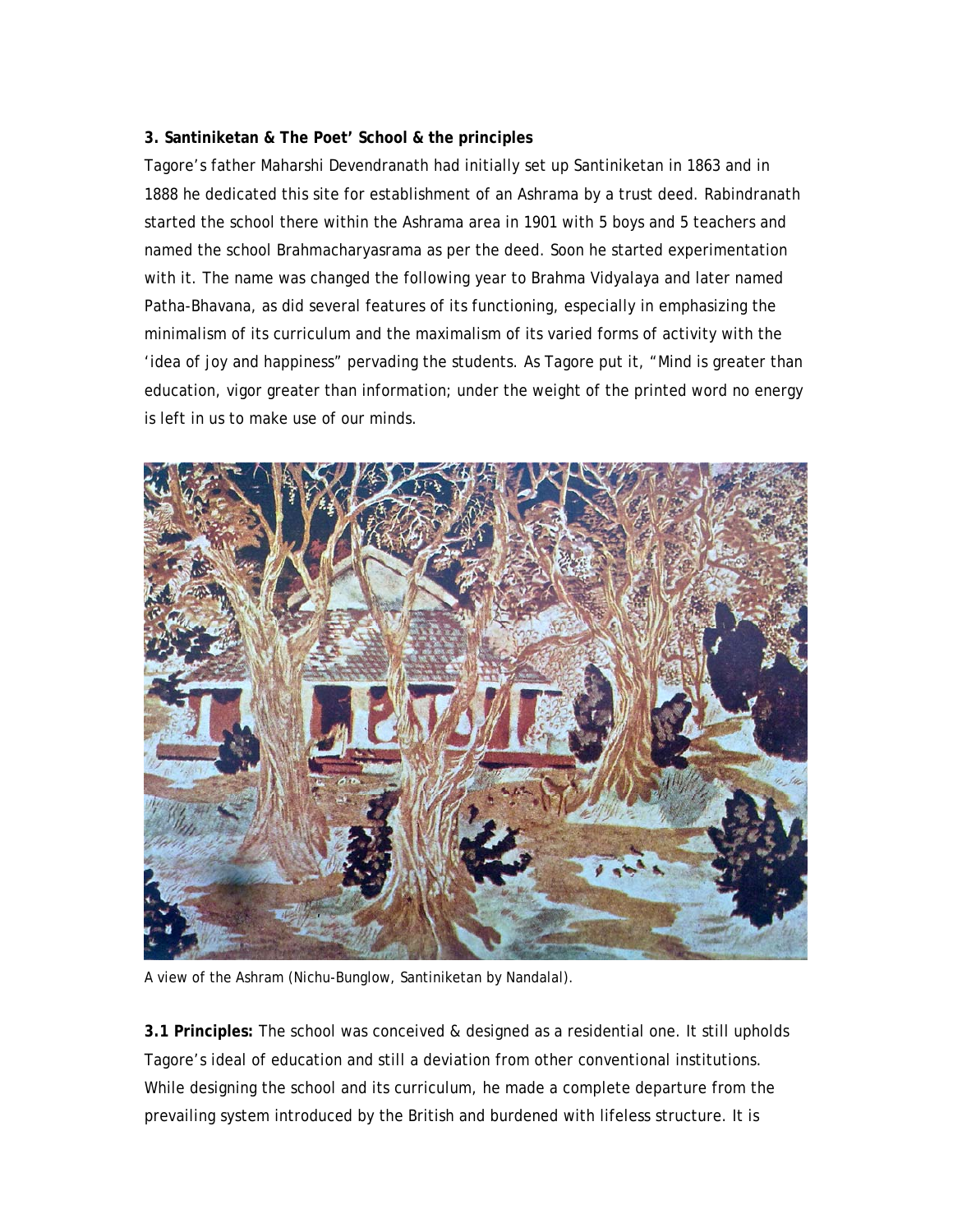designed in harmony with nature. Co-operation, Mutual trust, freedom, self-discipline, self-restrain and Joy are the six basic principles of the school. These are managed & practiced by the Students council (Ashram Sammilani).



Open-air class (1)



Open-air class (2)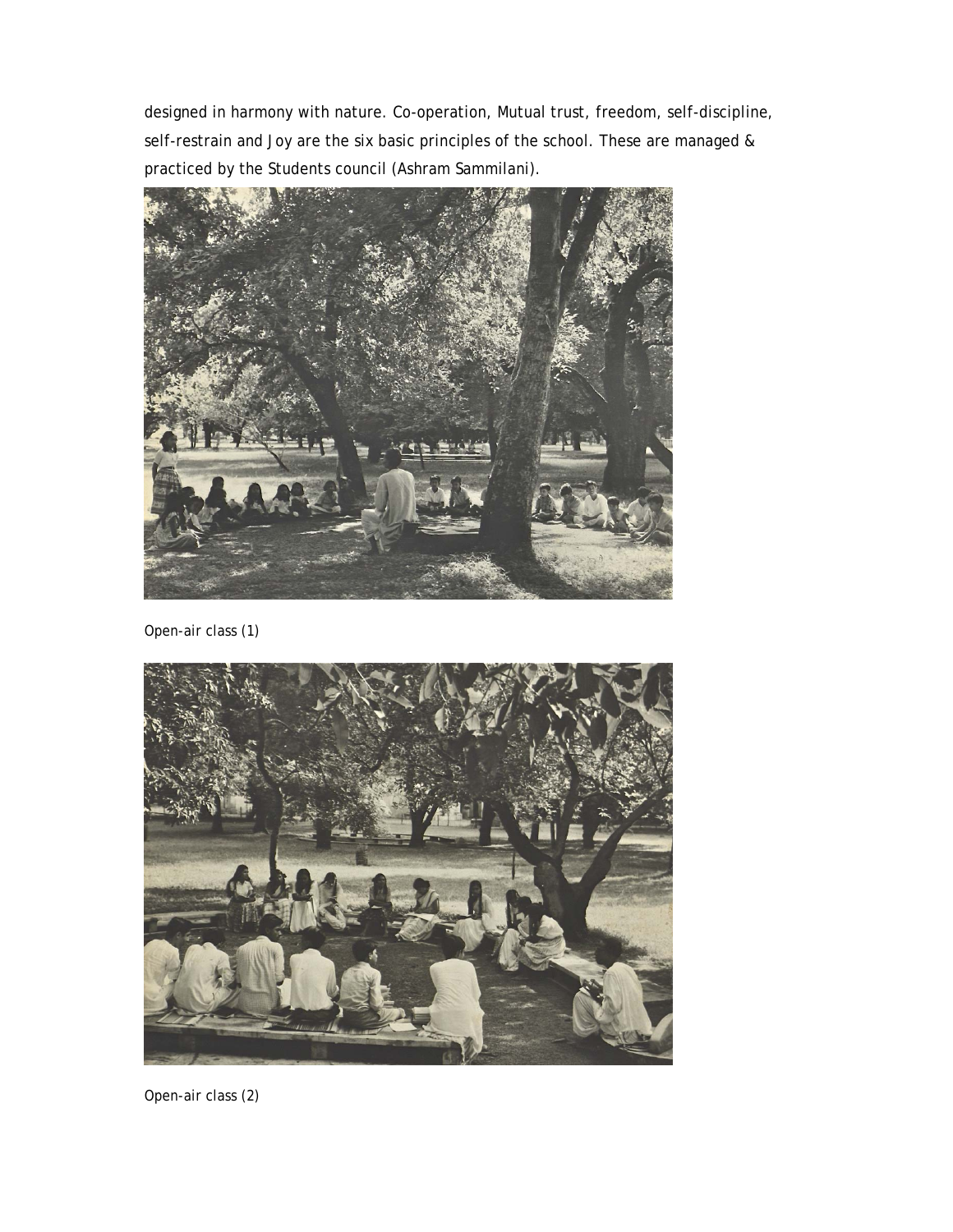**3.2 Physical form:** The school was conceived as a barrier free (No boundary wall, no fencing between the functional spaces or with the outside areas) environment. There is not much physical materials in the school. The classes are held in open air in the shade of trees where man and nature entered into an immediate harmonious relationship. Informal trees & hedges are planned throughout the campus surrounding all the functional spaces and play fields. The Idea was to create an open and at the same time close-nit family like friendly atmosphere.



Children playing in open air

3.3 **Life and practices in the school:** Teachers and students lived, ate, played and shared their thought & feelings together and enjoyed almost same simple socio-cultural life in a hamlet like settings. All the students, teachers and other officials of the school attend the morning prayers daily in front of school office and the weekly Upasana in Mandir. Teacher also spend time with the students in the evening, Innovate new games,engage them with witty and humorous discussion along with preparation of their studies. Life for the student at Santiniketan is delightful and not dull at all.

**3.4 The curriculum:** The curriculum was varied, unconventional and joyful. Apart from the customary subjects, equal emphasis is given on creativity, creative self-expressions, Skill based work, Co curricular activities & hands on experience in the area of Art & Craft,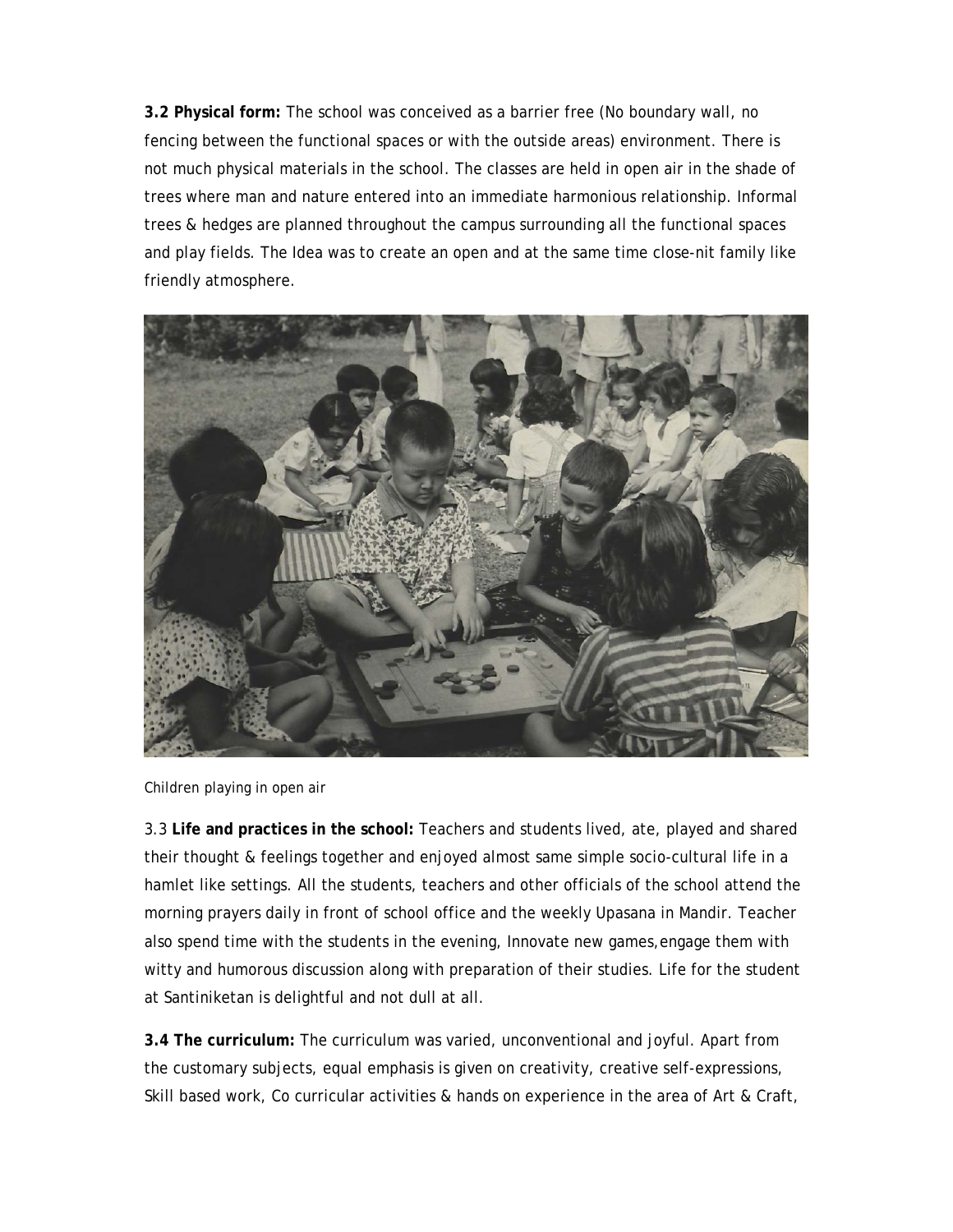music, drama, Recitation, Creative writing, Nature study, Campus cleaning, Games and Physical education (Not as an extra-curricular activities). In the lower classes (up to class IV) more emphasis was given on interactive learning methods on direct Teacher-Student and Student-Student interaction. Subjects like Storey telling, Nature study (study of nature in relation to life and the daily experiences of life), Field Visit (to village, place of interest & museum) serve as an introduction to Science, History & Geography. An hour per week is kept for discussion on virtues of good human being & Moral Science. A Small and beautiful mud structure with a glass case called Chaiti was built in the heart of the Ashram for displaying any unique innovation by any students to be seen by others. This is how Rabindranath tried to go beyond learning to add completeness of an individual. Students form several body/ wings that they manage themselves. The most important of these are: Paribesh(Environment), Sahitya(Literary), Seva(Social Service) and a Disciplinary wing for each class.

**3.5 Teaching & Learning Methods: T**he following learning methods are in practice in the school. Approximate time slot allotted for textual, visual, interactive and experiential methods (Learning by doing) are in the ratio of 20:20; 20:20. Twenty percent of the time is allotted for playing games. Teacher's responsibility is not only to teach but also to enhance the scope of learning through following methods:

i) To think and learn from mistake & case studies (self-learning through mental faculty), ii) To observe, investigate, Interpret and learn(Sensual), iii) Directly information from books(textual), iv) To Explore and learn(practical exposure), and v) To Innovate & learn (creativity). Subjects are taught in isolation as well as in an integrated manner. Emphasis is given on empowering the students as much as possible. Workshops, Discourse (By wellknown personalities, Performance by renowned individual & group Artist(s)) are organized from time to time. Teachers are responsible to organize exhibitions of students' work (with the help of the students), exposure & apprenticeship to a field or situation (for relating learning to a real life situation) and interactive programmes in the area of Art, Craft, Culture, Health, and Religion etc. throughout the year (which are live & educative). Preparing the students for cultural events, functions & festivals etc. also comes under teachers' responsibility. Regarding acquiring of craft skills, students primarily learn various skills from the senior students. Teachers used to play the role of a supervisor only. Working on practical projects. Special stress is put on i) to inculcate personal creativity and the cultivation of manual skills, and ii) arts and crafts to develop sensibilities in aesthetics and Indian culture & traditions. Yoga, Meditation, Pranayama is also planned for the students. They need more support when they cannot cope with something.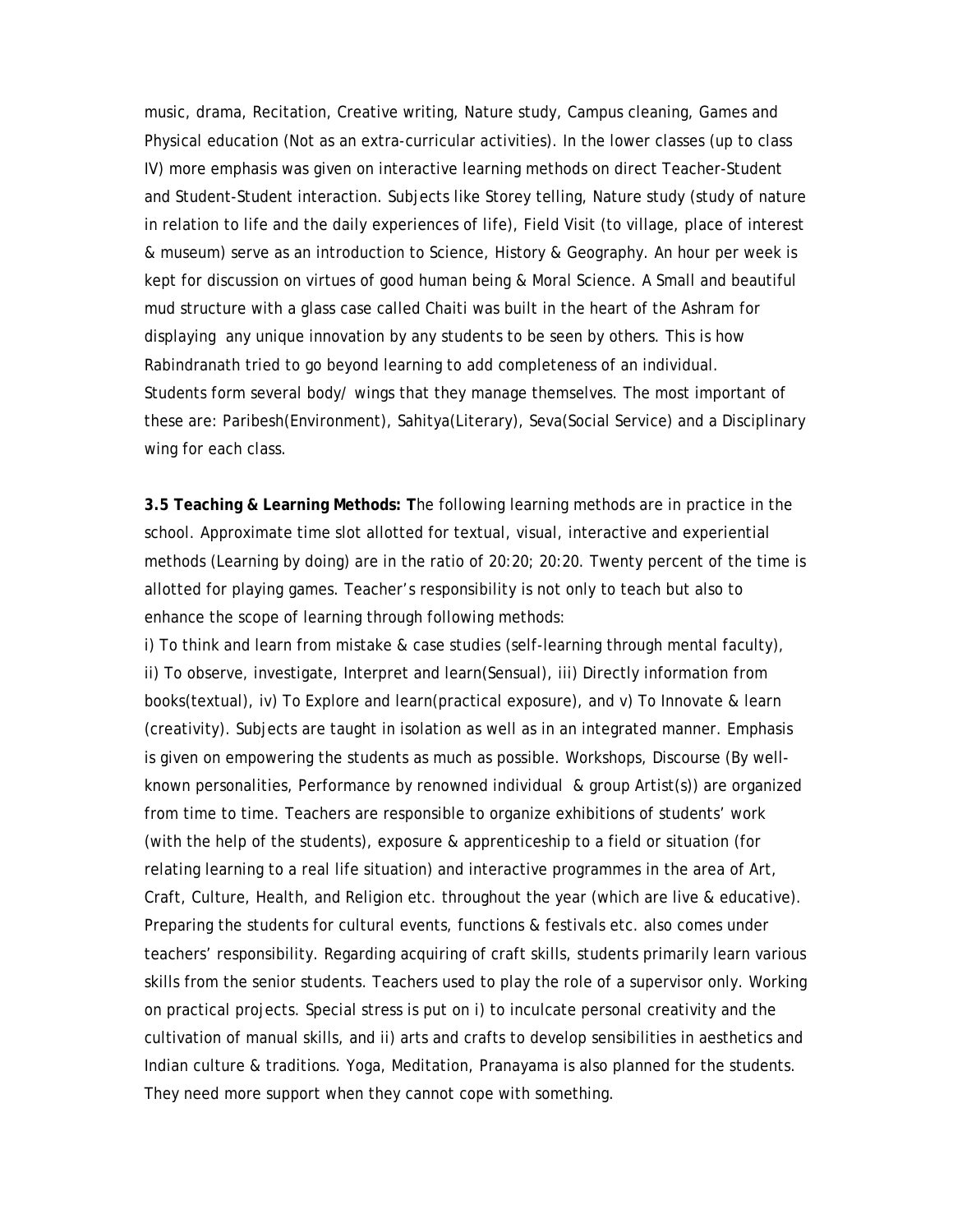

Meditations



Products made by the children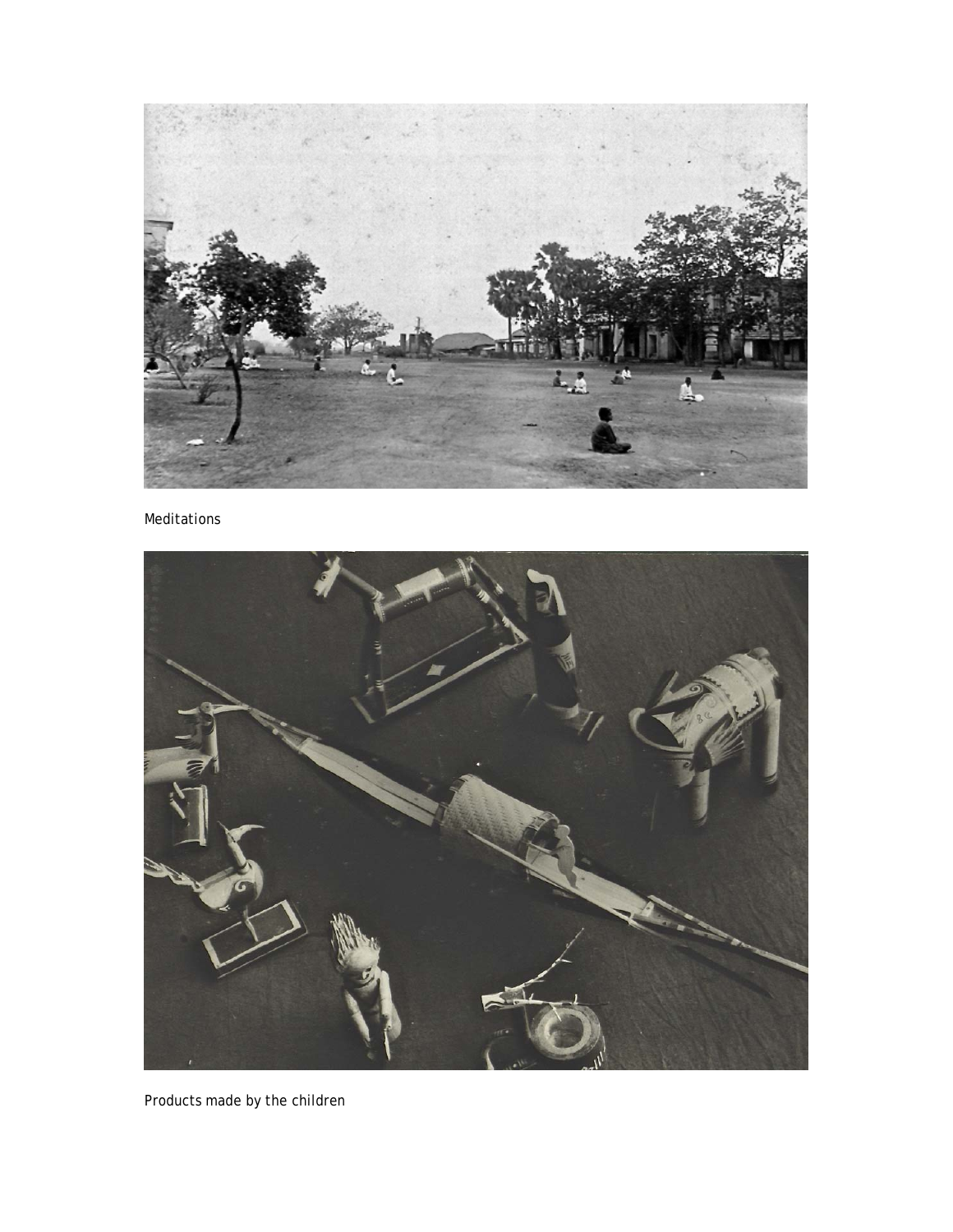Another responsibility on the teacher was to Creation of appropriate books & resource materials for the children. Rabindrananth himself wrote a few books including the famous "Sahaj Path" for the children.

3.6 **Functions & Festivals** are naturally built-in in the whole system as a part of curriculum and very much part of the learning system. The working calendar of the school is filled with various seasonal festivities throughout the year. It is ensured that almost every member of the community would have something to contribute. It is absolute fun for the students & staff to organize, conduct, decorate & actively participate for its successful implementation. Through these function & festivals he tried to build an atmosphere of creativity & aesthetic refinement(Full details of the information on this area are given in Appendix-1).

**Conclusion:** But whatever we plan, there are so many impediments. The so called policy makers, educaters as well as parents themselves. We also need people. we need dedicated teachers with conviction for its implementation. While looking for right teachers, Rabindranath once said "*I am trying hard to start a school in Santiniketan. I want it to be like the ancient hermitages we know about. There will be no luxuries; the rich and poor alike will live like ascetics. But I cannot find the right teachers. It is proving impossible to combine today's practices with yesterday ideals. Simplicity and hard work are not tempting enough…. We are becoming spoilt by wasteful pleasure and lack of self-control. Not being able to accept poverty is at the root of our defeat."* It is needless to mention that Visva-Bharati is slowly going away from its original ideals of Rabindranath. It is not because the students want this shift but because of the market need and the demands. As we all are aware that the main purpose of today's education system is to make somebody equipped to find a good job. But still the fact remains that the exception rules and Rabindranath's alternative methods of learning system for children has a validity.

### **Acknowledgment:**

The author sincerely acknowledge

- i) Prof. S. Majumder,Director, Rabindra Bhavana, Visva-Bharati and its staff of Library & Audio-visual wing.
- ii) Sri S S Dasgupta, Senior System Analyst & In charge, Computer Center, Visva-Bharati for the generous help provided by them to make this possible.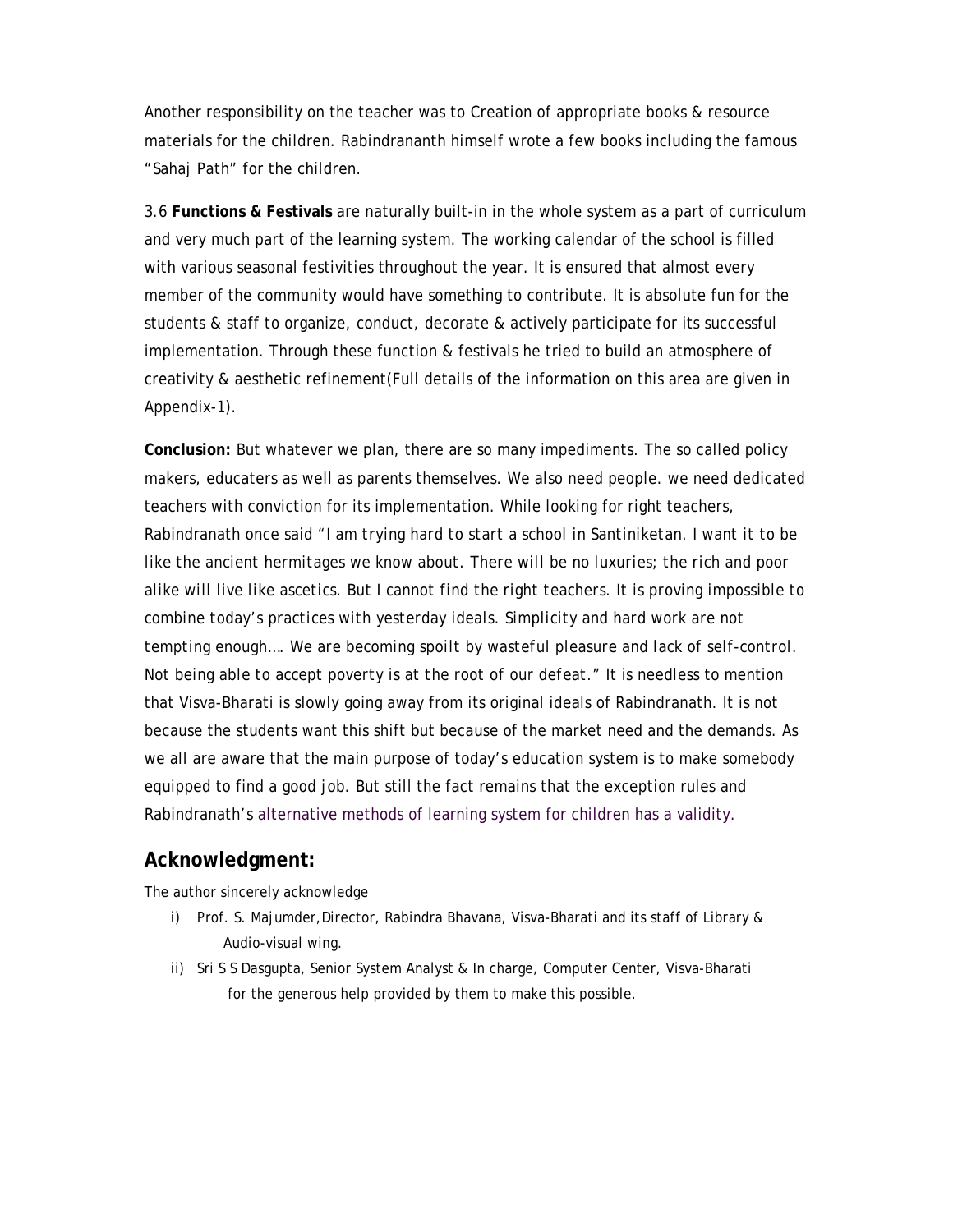## **References:**

- 1 Tagore Rabindranath(1940) A Poet's School, Bulletin no.9, Visva-Bharati
- 2 Tagore Rabindranath(1940) Ashramer Rup O Bikash, Visva-Bharati
- 3 Edited by Chatterjee R(2006) Report (Visva-Bharati) of the High level committee appointed by the President of India.
- 4 Mandal S K(1983) Visvabharatir Utsav, Subarnarekha, Santiniketan
- 5 Edited by Chottopadhaya and others (2002) Siksha Satra, Visva-Bharati
- 6 Das S R(1958), Amader Santiniketan, Visva-Bharati

## **Appendix-1**

|             | <b>List Of functions &amp; Festivals</b>                     | Date (as per Bengali calendar)             |
|-------------|--------------------------------------------------------------|--------------------------------------------|
| $1_{\cdot}$ | Celebration of New Year                                      | 1 <sup>st</sup> Baisakh                    |
| 2.          | Birthday calibration of Rabindranath                         | 25 <sup>th</sup> Baisakh                   |
| 3.          | Birthday calibration of Buddha                               | Baisakhi Purnima                           |
| 4.          | Raksha Bandhan                                               | Rakshi Purnima                             |
| 5.          | Tree-planting ceremony                                       | 22 <sup>nd</sup> Srabana                   |
| 6.          | Halakarshana(Ploughing ceremony)                             | 23rd Srabana                               |
| 7.          | Celebration of Independence day                              | 15 <sup>th</sup> August                    |
| 8.          | Rain Festival                                                | Last week of August                        |
| 9.          | Silpotsav (Festival on Creative Industries)                  | 17 <sup>th</sup> September                 |
|             | 10. Dance & Drama Festival (Sarodotsav)<br>(2-week duration) | <b>Before Winter Recess</b>                |
|             | 11. Rammohan Remembrance                                     | 27 <sup>th</sup> September                 |
|             | 12. Ananda-mela (Fair of food & hand made                    |                                            |
|             | Products by the children)                                    | On Mahalaya                                |
|             | 13. Craft Festival (Rahindra Silpa Mela)                     | 27 <sup>th</sup> November                  |
|             | 14. Art Festival (Nandan Mela)                               | 1 <sup>st</sup> & 2 <sup>nd</sup> December |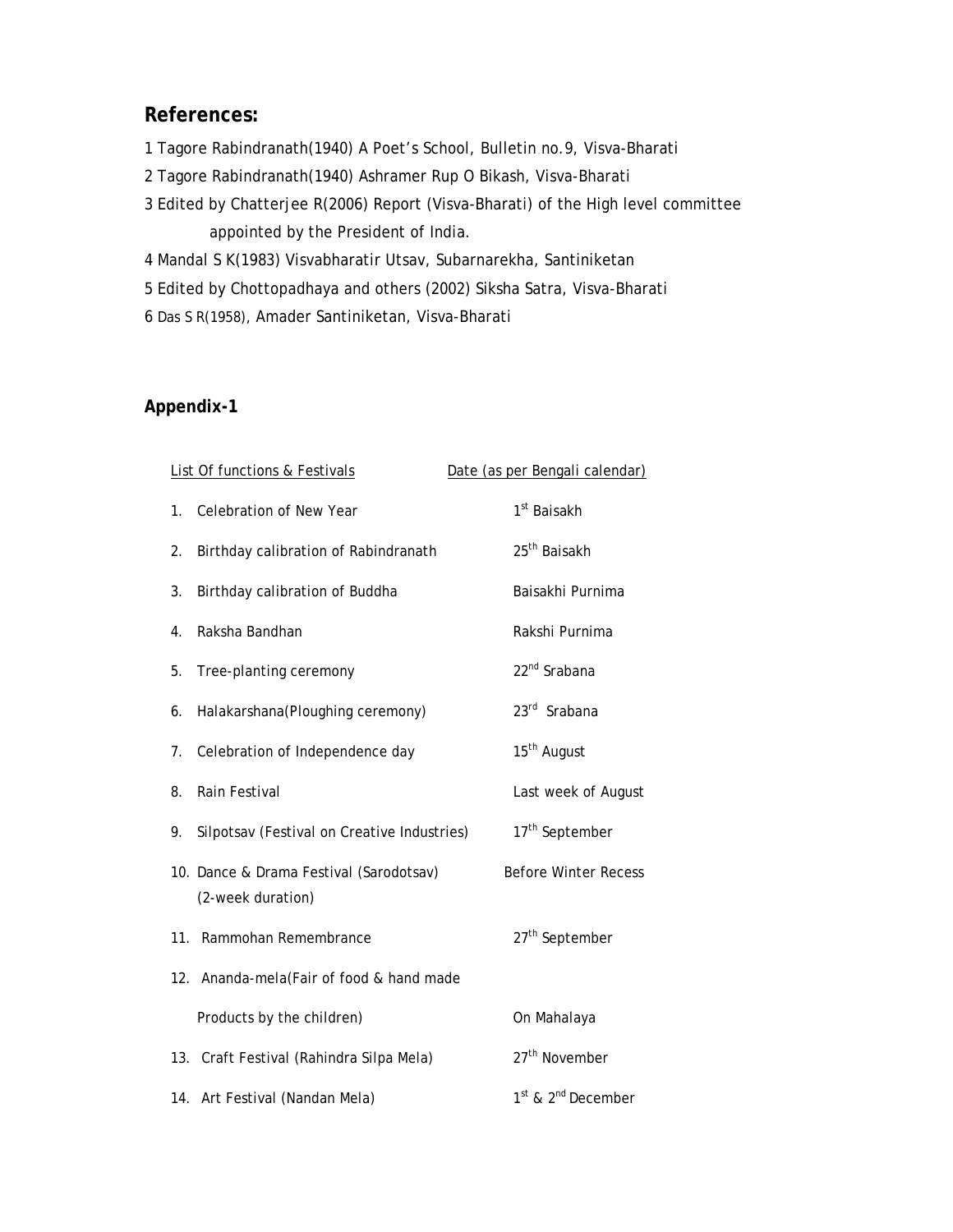| 15. Rice Festival (Nabanna)     | Last day of Aghrayana         |
|---------------------------------|-------------------------------|
| 16. Pous-Mela                   | $7th$ to 9 <sup>th</sup> Pous |
| 17. School Convocation          | 8 <sup>th</sup> Pous          |
| 18. Christ must day Celebration | 25 <sup>th</sup> Decmber      |
| 19. Maharshi Rememberabce       | 6 <sup>th</sup> Magh          |
| 20. Republic day Celebration    | 26 <sup>th</sup> January      |
| 21. Holi-Festival (Vasantotsav) | Dol Purnima                   |
| 22. Gandhi Rememberabce         | 10 <sup>th</sup> March        |
| 23. Celebration of the year-end | 30 <sup>th</sup> Chaitra      |

### **Appendix-2**

|    | List Of Picture/Photograph          | Source/Artist                       |
|----|-------------------------------------|-------------------------------------|
| 1. | Nichu-Bunglow, Santiniketan         | Rabindra Bhavana, VB/ Nandalal Bose |
| 2. | Open-air class (1)                  | Do / Old photograph                 |
| 3. | Open-air class (2)                  | Do / Old photograph                 |
|    | 4. View of old Santiniketa (Mandir) | Do / Old photograph                 |
| 5. | Children playing in open air        | Do / Old photograph                 |
| 6. | Products made by the children       | Do / Old photograph                 |

#### **Author Information:**

Prof. Raj Kumar Konar *Professor of Design (Product, Furniture & Interior), Silpa-Sadana, Visva-Bharati (Central Government University) Santiniketan, West Bengal, India* Graduated in Architecture from Calcutta University and did M.Des. from IDC, IIT Bombay in 1981.

Worked as a faculty of Industrial Design (product) at National Institute of Design, Ahmedabad and taught Product Design for more than five years(1981-'87). Joined Visva-Bharati as Reader in Design in March 1987. Presently Professor of Design at Silpa-Sadana, since 1995. Silpa-Sadana is a Craft Wing of Visva-Bharati and one of the oldest Technical Institution of India (established in 1922). It has three broad divisions: Training, Production & Marketing and Training cum Production center in seven craft based trades. Worked as HOD for more than ten years. During that period designed several furniture system, Interiors & Architecture of buildings. Designed and introduced three